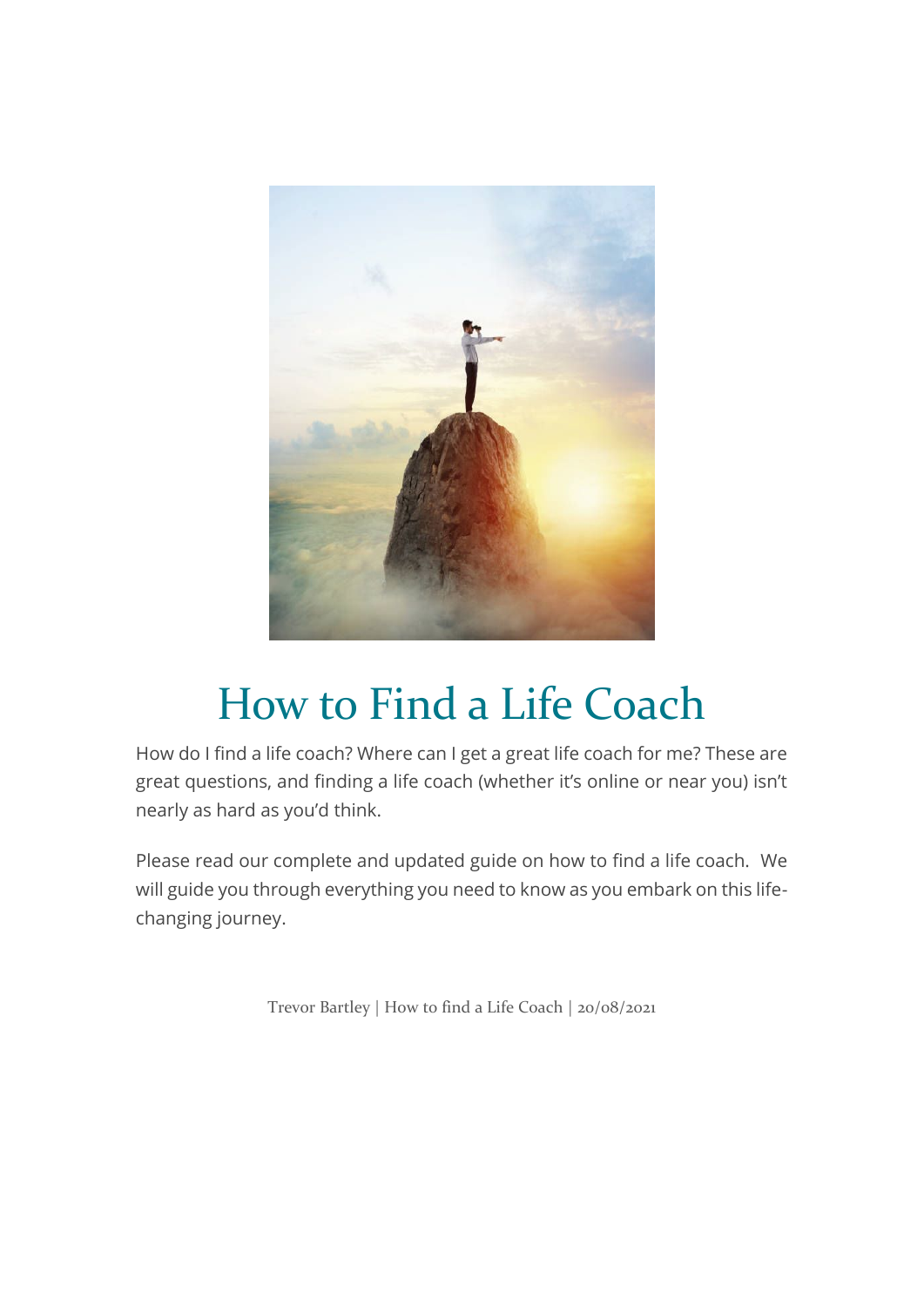# **Table of Contents**

- Find Your Life Coach Now
	- 1. Why Hire a Life Coach?
	- 2. What Is a Life Coach?
	- 3. What Does a Life Coach Do?
		- o Ready to Improve Your Life?
- 4. How Coaching Sessions Work
	- o What to Expect From Your Coach
	- o What's Expected of You
	- o Session Frequency
	- o Ready to Improve Your Life?
- 5. Local or Online?
	- o Online
	- o Local
- 6. Finding the Right Coach for You
	- o Get A Free Consultation
	- o Synergy
	- o Ready to Improve Your Life?
	- o Specialties
	- o Qualifications
	- o Ready to Improve Your Life?
- 7. How to Find a Life Coach
	- o A Matching Service
	- o Get a Referral
	- o Local Search
	- o Coaching Directories
- 8. What is Life Coaching Worth?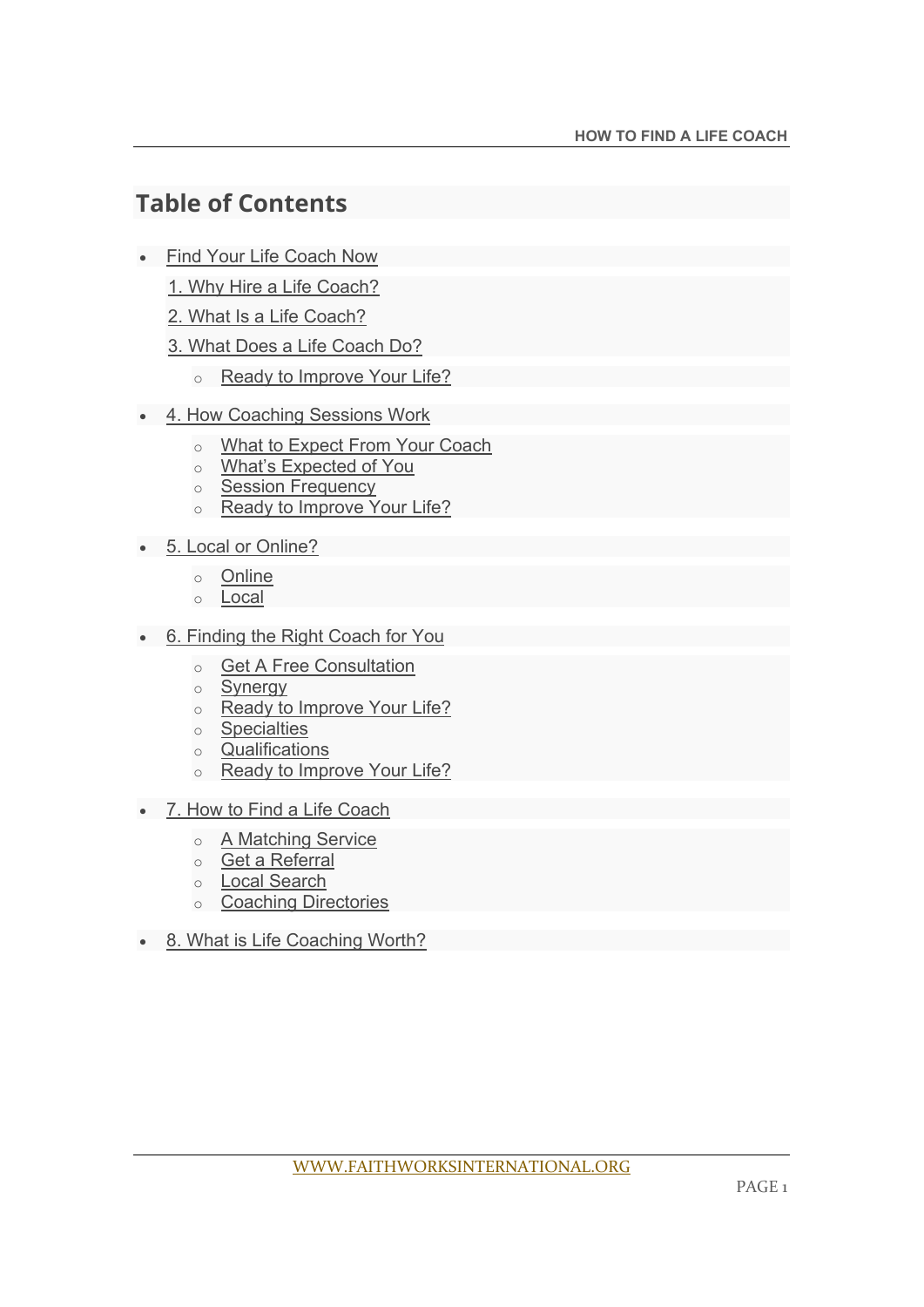## **1. Why Hire a Life Coach?**

How many times have you tried to change and failed? You've tried every diet. You've been stuck in the same miserable job for 20 years. Your marriage has failed — maybe more than one. Perhaps you can't find a spouse at all.

 Maybe your life is mostly great, except that one thing you can't master no matter what you do. You want to move to the next level of your career, but you keep getting passed up for a promotion. Or you're ready to retire, but you're scared of what you'll do next.

 Maybe you've read self-help books without finding good advice that you can put into action. Perhaps you avoid that whole pop-psychology thing and prefer to talk to real people, but your spouse or best friend would rather talk about their day than be your sounding board.

 No matter what the particulars of your situation are, most people can benefit from hiring a life coach. In this guide, we'll walk you through the whole process of finding a life coach. We'll cover everything from what you can expect from life coaching sessions to what you will need to do during the process and what you need to consider when choosing the best life coach for you

## **2. What is a Life Coach?**

To assist your life coach, you need to create a vision for where you want your life to go and make a plan to get you to your destination. When your coach has a good understanding of what you want, they will help you, guide you, and facilitate the process of achieving your goals and dreams. They will collaborate with you and provide the support you need.

 A life coach is not a therapist. Life coaches focus primarily on the future and how to help you attain your goals. In contrast, therapists focus mainly on the past and how to work through issues such as grief and trauma. Life coaches do not help with deep-rooted psychological problems or mental illnesses, and they cannot prescribe medicine. While the two professions overlap and practitioners may use some similar techniques, a life coach is better suited to help you look to the future and achieve your goals. If you do have a mental illness or disorder, you may want to work with both a counsellor and a life coach simultaneously.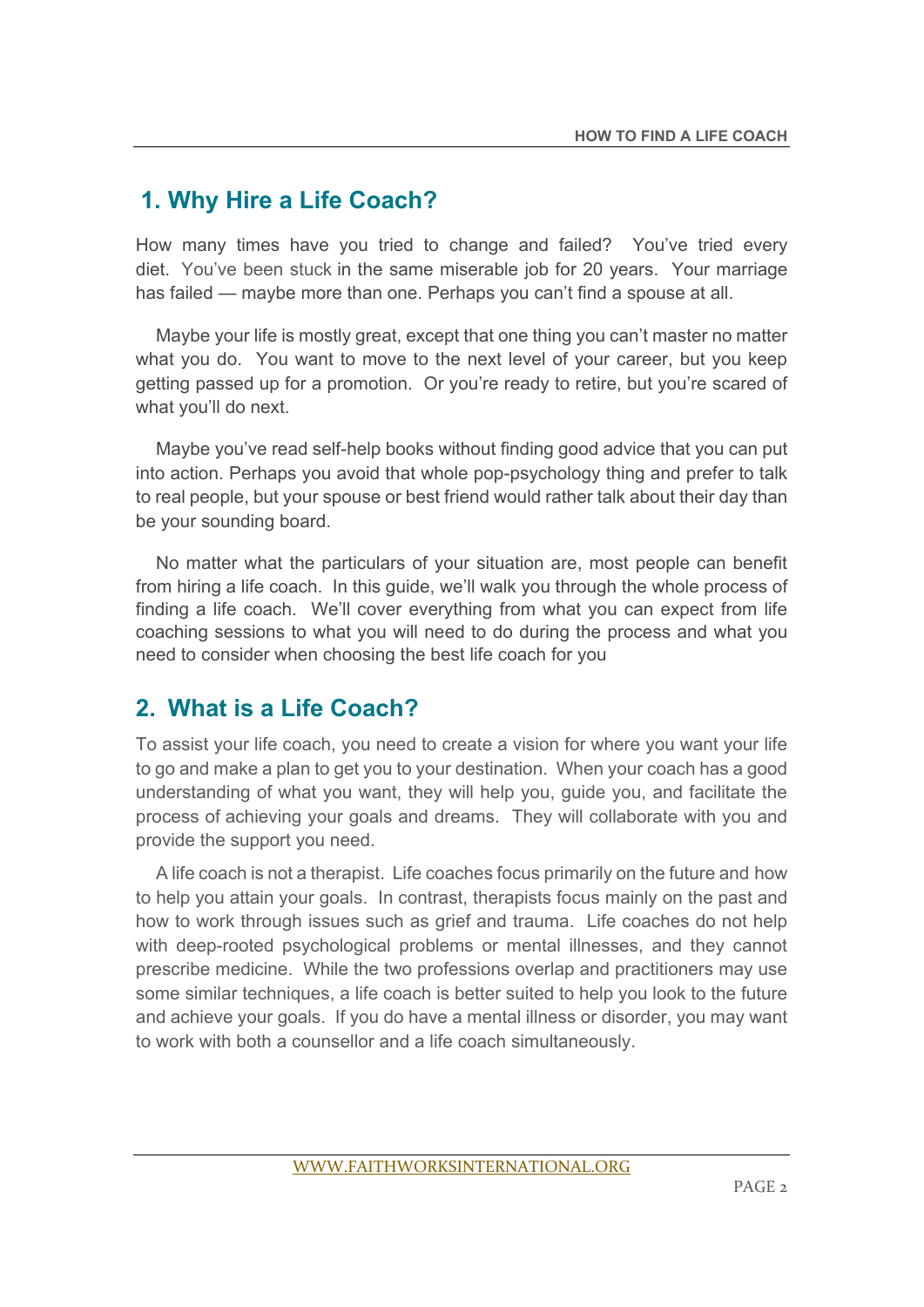# **3. What does a Life Coach do?**

A life coach will ask you deep and meaningful questions to help you identify what you really want in life. They will also ask you to probe deeper and discover what habits or beliefs are holding you back from achieving this vision for yourself. Together, you will develop an action plan of actual, attainable steps to move you closer to your vision. You'll also check in with your life coach on a regular basis so that they can act as an accountability partner.

 Sometimes, we know exactly what we should be doing to move our lives in the direction we want to go, but we just can't seem to turn off Netflix and get it done. Knowing that you have a meeting with your life coach coming up can motivate you to get moving. Also, having a life coach helps you develop the skills you need to stop making pie-in-the-sky dreams and work out how to make them achievable and possible.

 A life coach will not tell you what to do with your life. Their job is to facilitate your goals, not push their ideas on you. They'll challenge your preconceived notions about what is possible and what you are capable of. They'll encourage you to do the things you want to do but never thought you could. When difficult situations arise, your life coach will be someone to whom you can turn for guidance, advice, support, and accountability to live by your principles.

## **4. How Life Coach sessions work**

Coaches will often provide an initial questionnaire for you to fill out before your first meeting, with questions like:

- *What things do you want to change in your life?*
- *What have been your greatest successes in your life so far?*
- *What have been your greatest failures in your life so far?*
- *What motivates you?*
- *What do you fear?*

 It's okay if you don't have all the answers. Your coach can help you figure them out. However, you'll answer as much as you can, so your coach can read it before your first session and have a basic understanding of who you are, what you want, and where you want to go.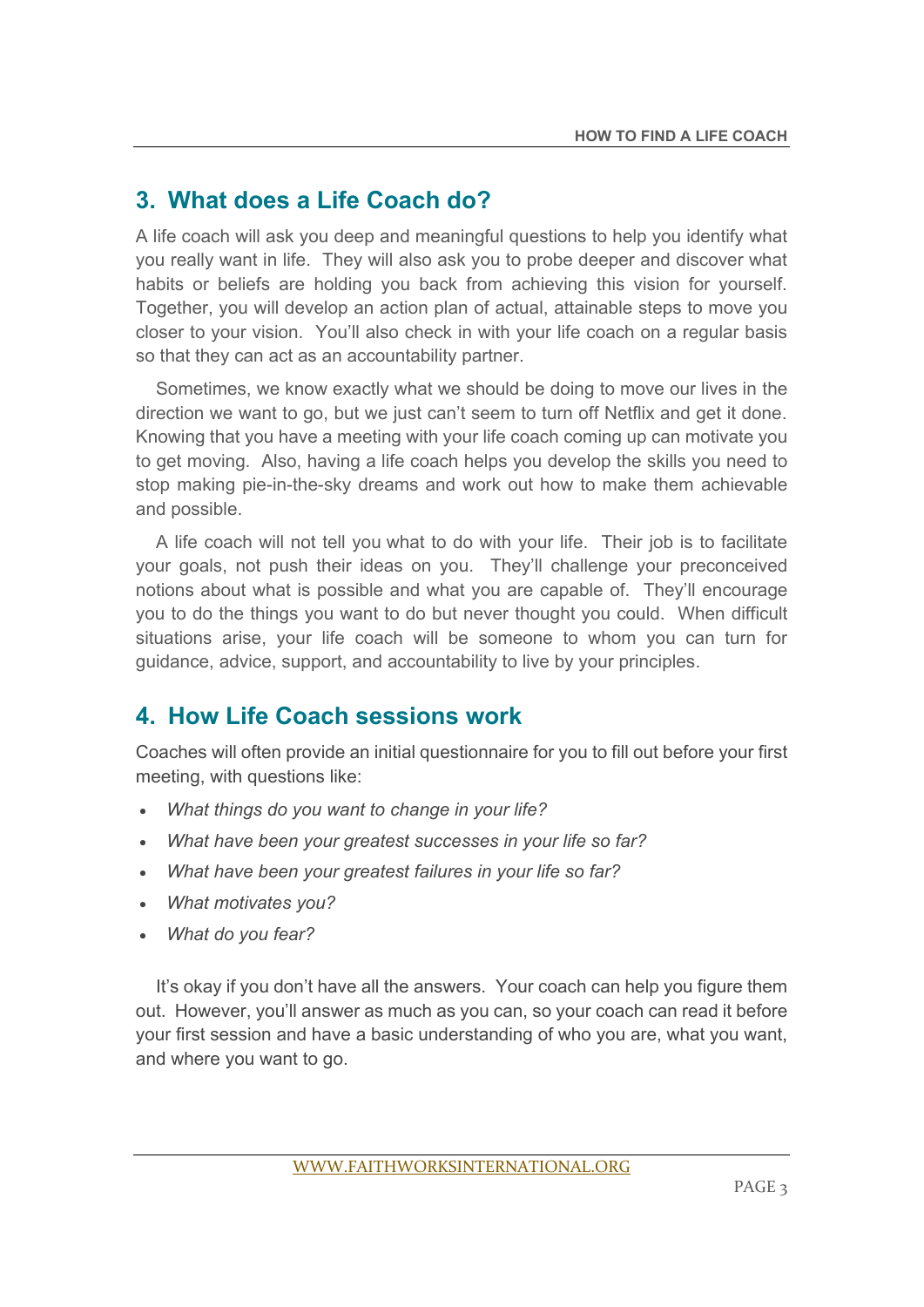Most coaching sessions last about 45 minutes to an hour, though the session length varies by coach. During the session, you and your coach will speak together about what has happened since the last time you met and your goals for the upcoming period of time until you meet again.

 As you speak, your coach will be able to offer ideas of various tools and resources you can use to move to the next step of your plan. Your coach will use approaches and techniques that they think will be the most effective in helping you get what you want, such as visualisation. They will also hold you accountable for sticking to your plans and ask you questions to help you identify your limiting beliefs. Your coach may also use neuro-linguistic programming, the emotional freedom technique, and other methods to guide you.

#### **What's Expected of You**

 This is your life, and only you can change it. Your coach can be a map, a sounding board, a cheerleader, and at times a swift kick in the butt, but you must be willing to put in the time to do the hard work. Change doesn't happen overnight, but with small, steady steps, you can do it!

 Your life coach may give you homework or suggestions of things to try in between sessions. They will have knowledge of methods you can use to change your habits, get organised, and stay motivated. Your job is to use what your coach gives you to do the work.

 Imagine that you are learning to paint. A skilled artist can hand you the next brush you need, suggest colours that coordinate, instruct you on technique, tell you which supplies you should buy for the project you want to do, or even help you set up your studio. But ultimately, if you're going to paint a picture, you have to show up, put on your smock, and put paintbrush to paper.

 You'll need to show up to sessions with your coach, be willing to speak openly and honestly, and admit the areas where you need help. The key to change is actually doing the agreed-upon work in between sessions. If you can't do so, you'll gather a lot of great ideas, but your life will stay the same.

## **Session Frequency**

The frequency of coaching sessions can vary according to what your coach recommends and what makes sense for your lifestyle and schedule. It's most common to have one session every week, though you may also choose to have 2 or 3 sessions per month. Some coaches offer support between sessions, such as quick texts or emails.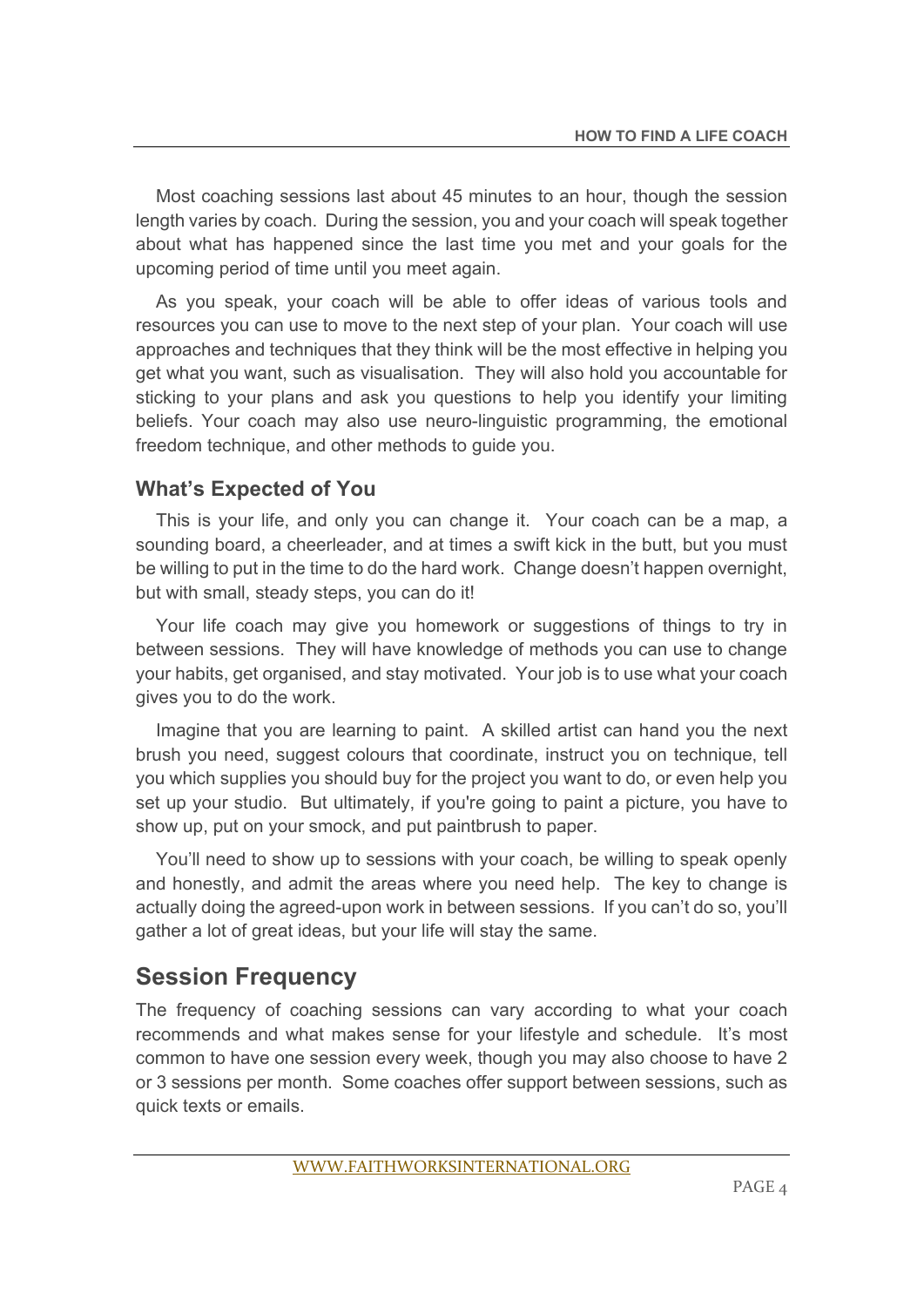## **5. Local or Online**

#### **Online**

You might assume that the most effective life coaching happens near you and in person. Most life coaches, however, believe that coaching online or over the phone is more effective than coaching in person.

 Working with a life coach online or over the phone has many benefits. For example:

- You can find the best online coach for you from anywhere on the planet.
- You have over 100 times as many online coaches from which to choose.
- You can find a coach online who specialises in the type of coaching that you need.
- You may be more willing to open up about yourself when you're not face to face.
- You'll save time by doing your coaching sessions anywhere, at home, while traveling, or on your lunch break at work. You won't have to drive anywhere to meet your coach.
- You might save money, because an online coach who doesn't have the overhead costs of an office, but works from home, can pass those savings on to their clients.

 You may be looking for someone who can help you with several different areas of your life. Maybe you want help with both dating and losing weight. Or maybe you need help building your self-esteem and getting ready for retirement. The odds of finding a coach locally who specialises in two separate areas like this are pretty slim, unless you live in an enormous city, and then you may have to travel an hour to meet with them. Getting matched to a wellness coach online will give you thousands of coaches from which to choose, making you much more likely to find one that specialises in the areas in which you need help.

 If having a face to face conversation is important to you, consider that remote coaching can be done over video chat, so you feel like you are in the same room while still reaping all of the above benefits.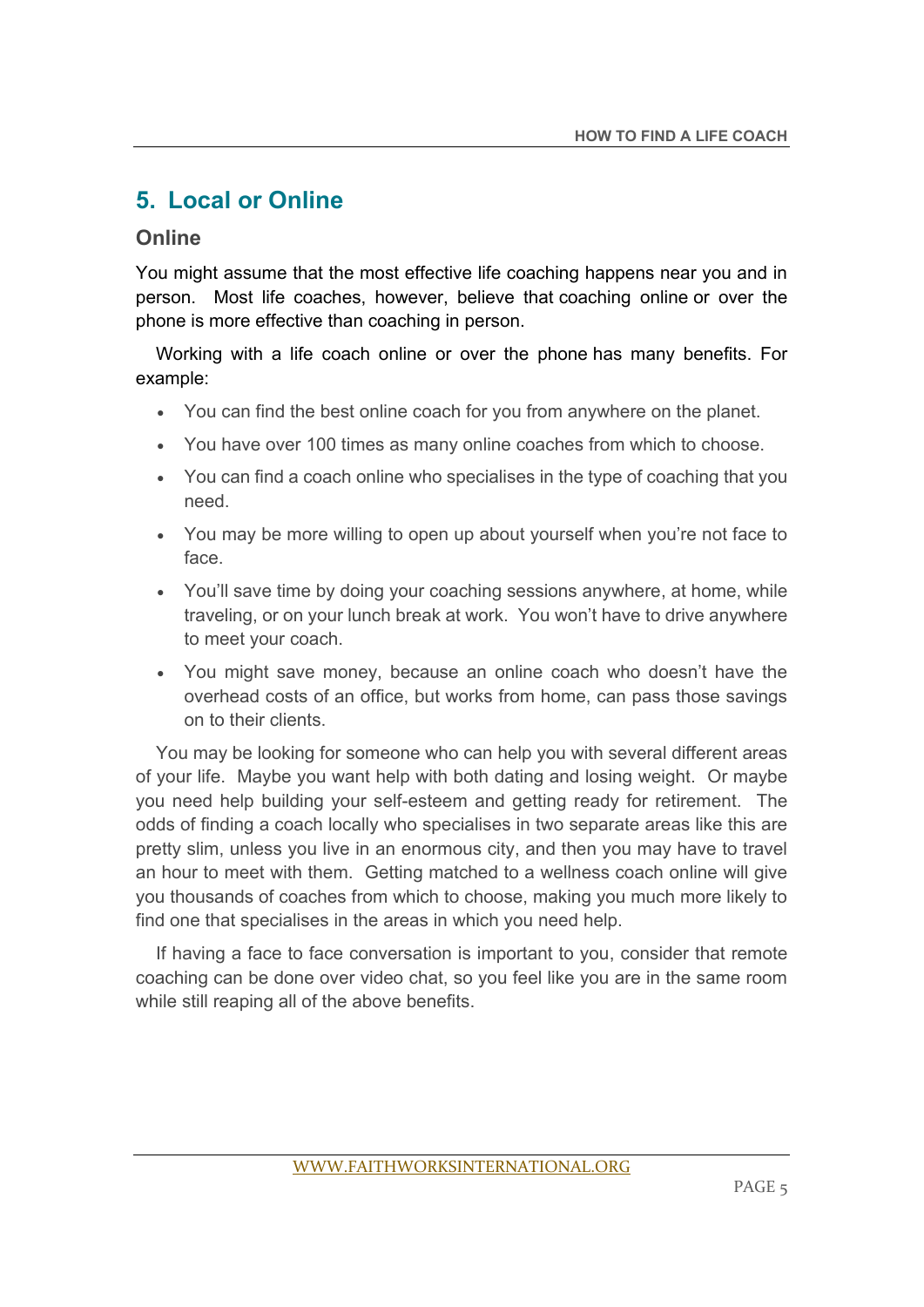## **Local**

If you have a strong preference for being physically present with your coach and are thinking, "I want a coach near me", choosing one locally may be the right course of action for you.

# **6. Finding the right Coach for you**

### **Get A Free Consultation**

The vast majority of coaches offer a free consultation, which gives you a chance to speak to your life coach before paying for sessions. Your consultation is a great opportunity for you to learn about your coach, ask them questions, and see if they're a good fit for you. Consultations might run anywhere from 15 minutes to an hour.

 Each coach does their initial consultation a little bit differently, but usually, the coach wants to get to know you, gain an understanding of what you need, and find out what you're trying to achieve. Use the consultation to ask any questions that you need to know in order to make a good decision.

 If you feel uncertain about the first coach you try, speak to more coaches to find the best match for you.

## **Synergy**

A coach should be non-judgmental yet willing to gently confront you about ways that they see you holding yourself back. They should be a listener, but willing to ask you questions that will help you think. Often, you intuitively know the answer to your own problem. Still, sometimes it takes someone encouraging you to dig deeper to bring the answer into the light.

 A life coach should be someone you can open up to, like a dear friend, with whom you can share personal details like a partner, yet is professional and maintains clear boundaries. Look for a coach who communicates in the style that is best for you. Whether you're an auditory or visual learner, your coach should be able to present information in the best way for you to understand.

 Look for a coach whose personality doesn't clash with yours. The initial conversation with your coach should make this apparent. Do you frequently interrupt each other or talk over each other because you can't seem to get on the same wavelength? Does the coach's way of speaking make you feel twitchy? Maybe keep searching.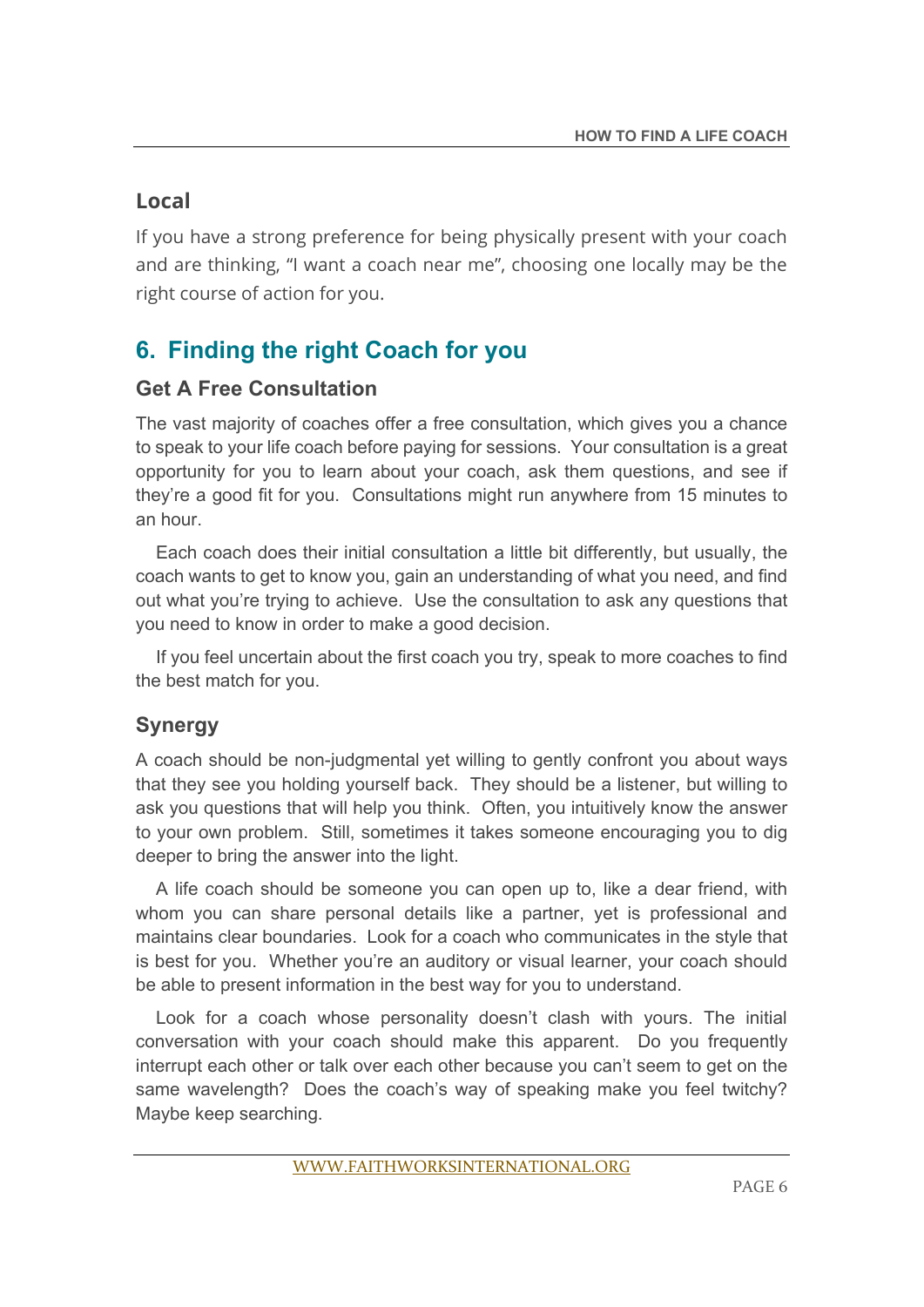On the other hand, if your conversation feels like sitting with a good friend over a cup of hot coffee, you may have found the one. At times during coaching sessions, you may feel raw and vulnerable as you confront the painful areas of your life and do the hard work of personal growth. However, your relationship with your coach should be a safe place to cast aside your former life and greet the world with a new perspective. So as you're interviewing coaches, imagine which one of them makes you feel the safest but who also seems like they will challenge you to grow. Try not to over-analyse this part, but focus on what your gut intuition says.

#### **Specialties**

Think about the areas of your life you want to change.

 Are your relationships always filled with drama for reasons you don't understand? Or maybe you have 3,000 Facebook friends, but not a single one you can call and say, "My teenager got in a fight at school, my boss yelled at me, and the dog puked on my bed. I need to come over and curl up on your couch in my fuzzy slippers while you get us both some wine. Skip the glasses." How do you develop friendships like that?

 Do you want to advance to the next step in your career? Do you have an idea that you've never felt brave enough to pursue fully?

 Do you need help learning how to organise your life so you can stop being late to work after searching for half an hour for your kid's shoes only to find them buried beneath a pile of laundry?

 The type of changes you want to make will determine the specialty of the coach you choose.

 The coach should be able to tell you precisely what they do, how they do it and the methods they use. If they are hyping up their services as a guarantee that you'll triple your income, marry a supermodel, and make all your dreams come true right away, run away fast. You want clear answers to your questions and realistic projections of the progress you can make. The coach should be clear that you have to do the hard work to change yourself and that their job is to assist, facilitate, and guide.

 You may want to make a list of the things that are important to you in a coach before beginning your search.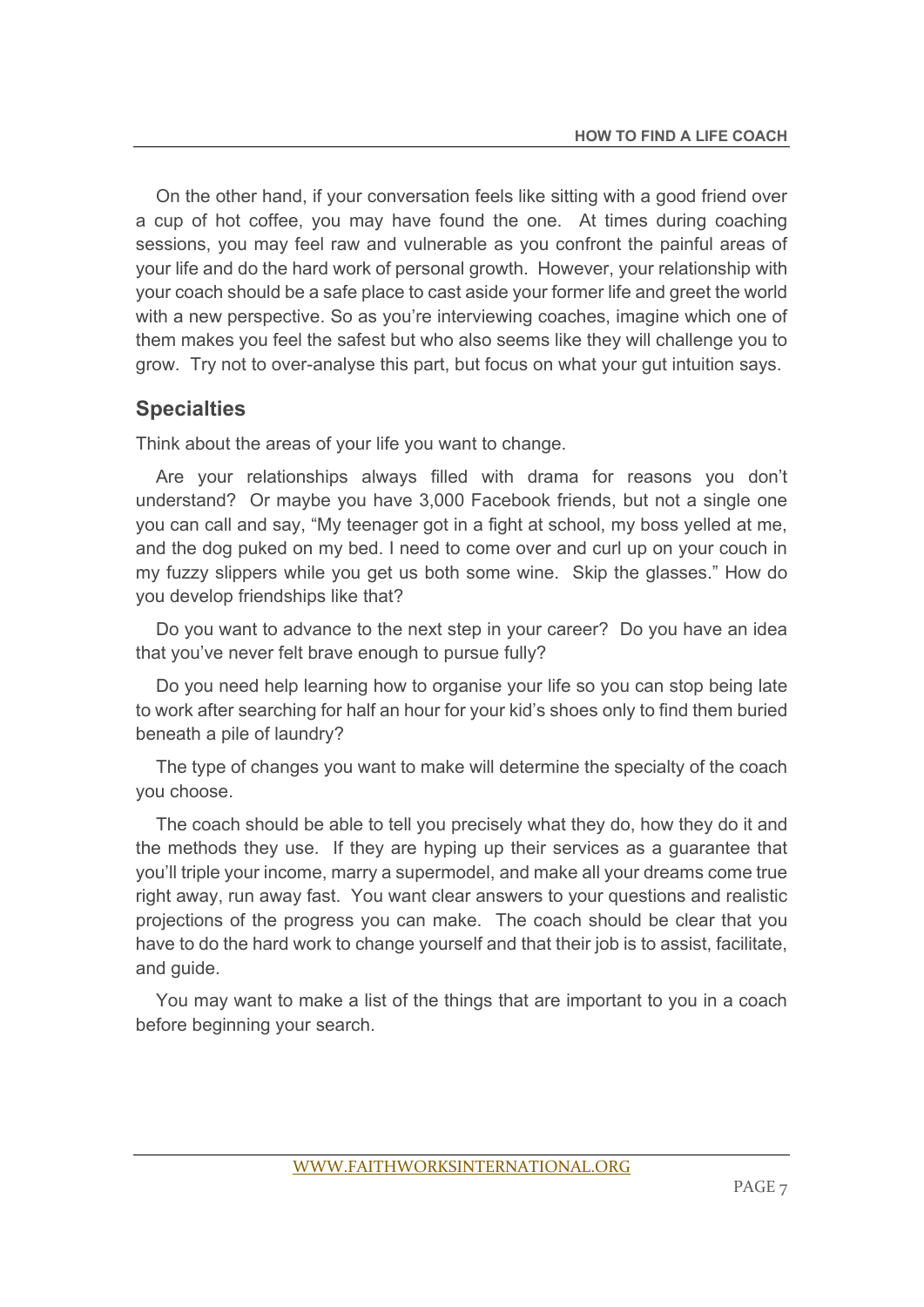Some things to consider:

- Does it matter to you if your coach is male or female?
- Is their age important to you?
- What kind of experiences do they need to have?
- What approaches, methods and techniques do they need to use?
- What character traits, skills, and abilities should they have?

 You may not know or be able to predict what your ideal coach will be like before you start looking, so you may want to ask yourself these questions as you find a few possibilities and narrow them down.

### **Qualifications**

Unlike in other fields, the government has not created any legal restrictions on who can use the title Life Coach. To be licensed as a psychotherapist, for instance, you need to meet specific qualifications, but there are no such legal requirements for life coaches.

So, how important is a coach's education?

 On the one hand, you don't coach with a PhD who will hold their degree over you as proof that they know best. On the other hand, anyone can call themselves a coach — anyone! Think of the most narcissistic, annoying person you know. They could set up a website today and claim to be a coach!

 Yet the majority of life coaches are people who genuinely love what they do, and they do it well. Most who have a higher education use what they learned in school to increase their ability to help others. And most who are less experienced coaches have educated themselves by reading books, attending conferences, and most importantly, listening to their clients and incorporating their feedback.

 So, should you look for someone with lots of education? Someone with lots of experience? Both?

 The most important thing to look for in a coach is someone you connect with and specialise in the area you want to improve. Take into consideration all of the factors we've discussed here: the synergy between you and the coach, their specialty, their experience, their character, and their qualifications.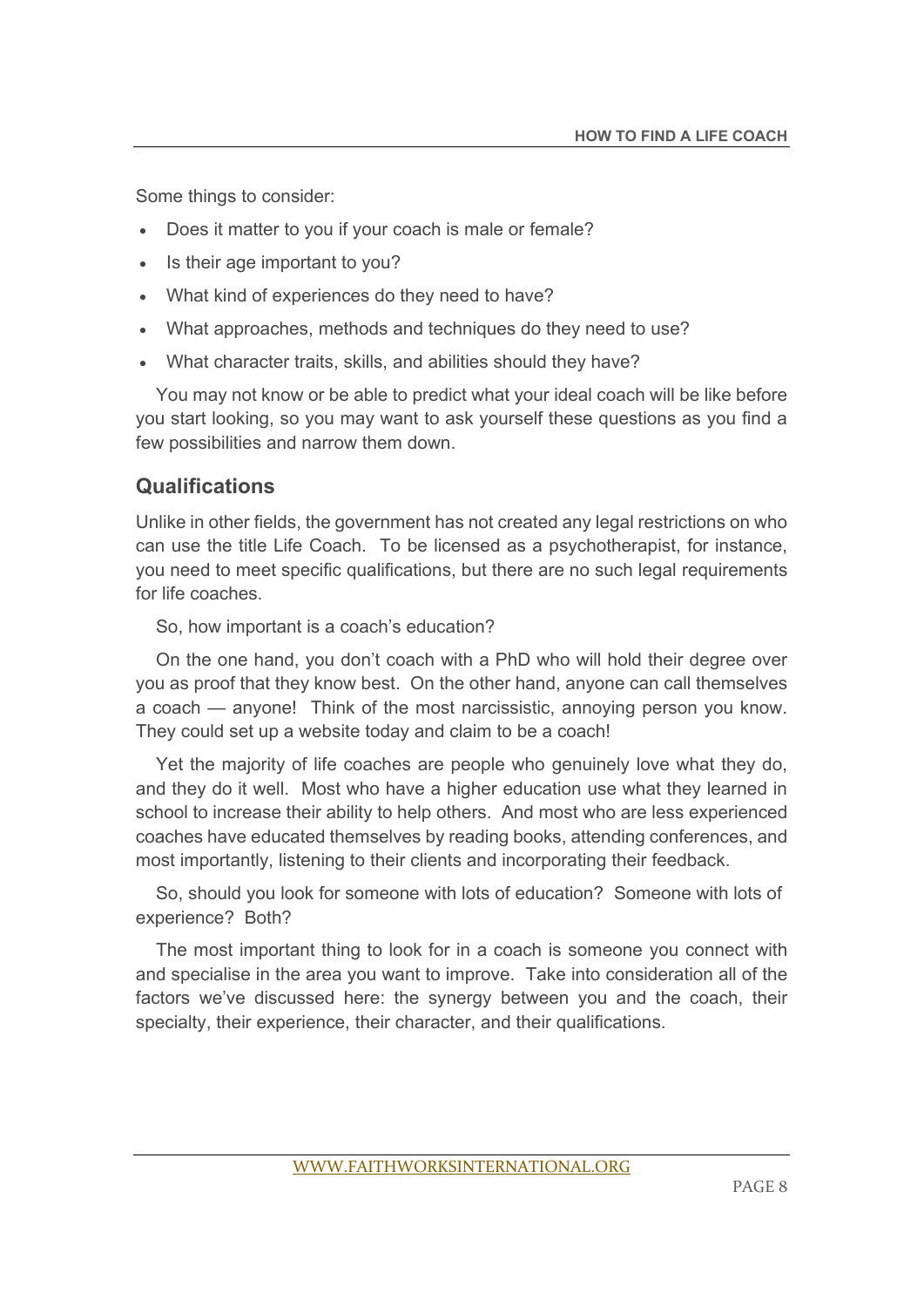# **7. How to find a Life Coach**

### **A Matching Service**

By using a matching service, you're likely to get a life coach whose methods align with your needs and whose personality is a good fit with yours. A good matching service will want to find out more about you and what you want in your life. The focus will be on you rather than on the Coach.

 A matching service has a database of thousands of life coaches from whom they can select. They use criteria such as the style of coaching you prefer, your personality, the specialisation of the coach you require, and other factors to find a good match quickly and easily. If you find the matching service that you trust, this will save you the hassle of searching through the thousands of coaches you can find in online directories.

 Bark is a free matching service that makes finding a life coach easy. They personally hand-pick each of our coaches to make sure they have the proper training, education, and experience. Over 100 coaches are available through Bark.com Coach Spotter, and they will match you to a coach who meets your needs, fits your personality, and has the experience and education you're looking for.

## **Get a Referral**

When you get referred to a life coach by a friend, family member, colleague or acquaintance, you know that the recommendation comes from a trusted source. If you were looking for a good plumber or a good restaurant, it would make complete sense just to ask your social network.

 However, since life coaching tends to be so personal, you might not be comfortable broadcasting to your network that you're seeking a life coach. Since life coaching is a relatively new field, most of the people you know will have never used a life coach. Additionally, if anyone you know has used a life coach, their coach might not specialise in the area in which you need help.

#### **Local Search**

You can look locally for a life coach using sources such as Yelp and similar resources. The benefit of using a service like Yelp or Bark is that you can read the reviews from past clients. But as we discussed earlier, it's unlikely that you'll find a local life coach who has the right specialty and fits with your personality in your local area.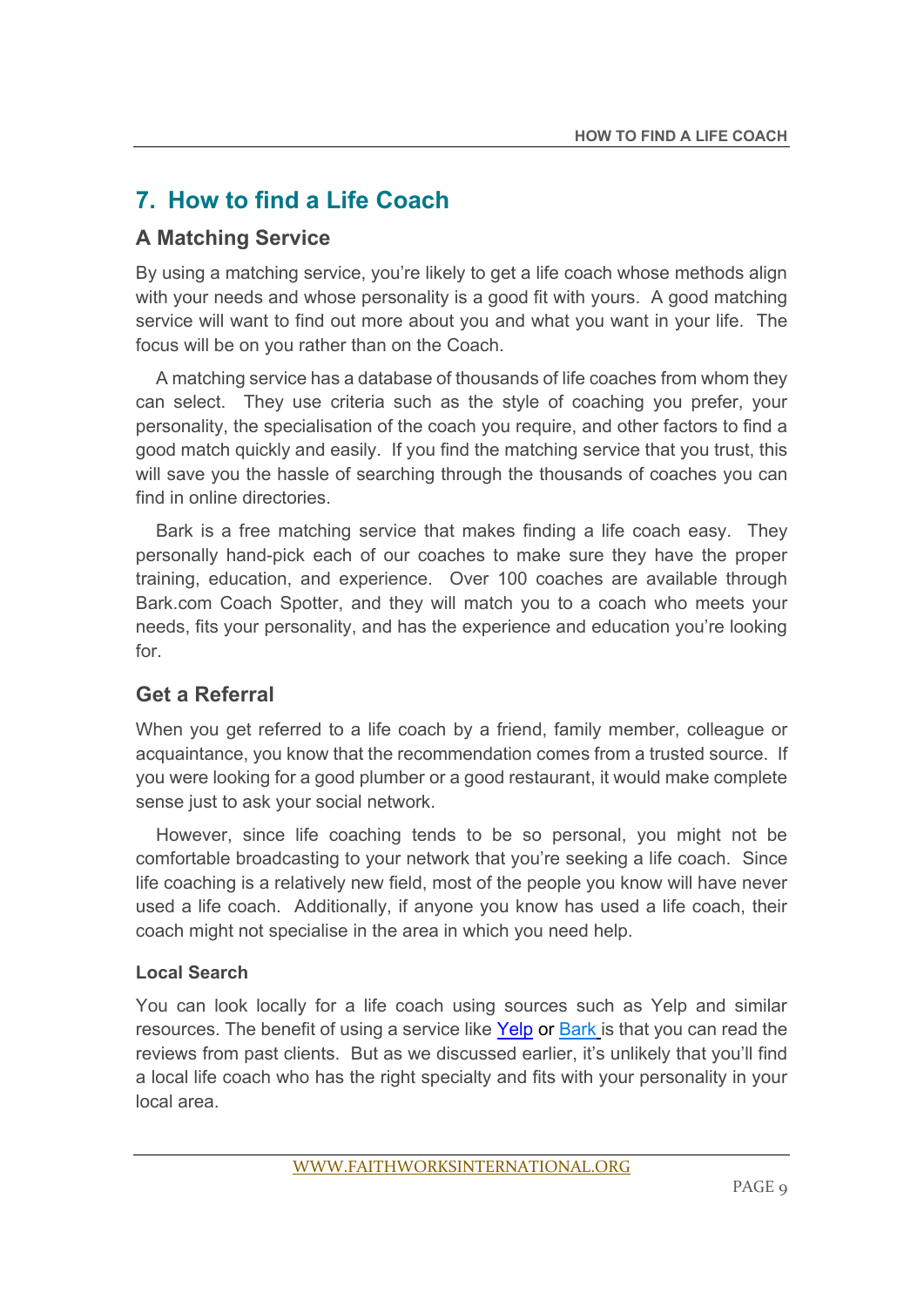# **8. What is Life Coaching worth?**

#### **Quality of Life**

If you're unhappy with the quality of your life or restless because you know you could take your life to the next level, imagine staying where you are for the next 20, 30, or 40 years. You have already tried to change on your own, and it didn't work. So life coaching is worth the greater quality of life you will have when you lose weight, find love, move up in your career, start your own business, write your best-selling novel, or reign in the chaos that dominates your every waking hour.

 How much are happiness, confidence, fulfilment, and having the amazing life you've always desired worth to you?

#### **Greater Earnings**

If your goal is to change your job situation, it probably involves the hope that you'll make better money. What are you making now? What will you make after the change with help from your life coach? The difference between the two times the number of years you'll continue working, plus your increased retirement amount, is what life coaching could be worth to you.

 Even if your goal is not career-related, personal development in any area can often lead to an increased income. As you get healthier, you'll have more energy to do more and better work. As you develop your self-esteem, confidence, and relational skills in the dating arena, you'll be able to transfer these skills to your relationships with your coworkers and boss. Any personal growth or achievement could translate to career success.

#### **So What Does it Cost?**

Some life coaches that you'll find through other sources charge \$300 or more an hour, which is well worth the benefits of having a happier, more fulfilling life and potentially making hundreds of thousands of dollars more in your lifetime.

 However, some coaches start as low as \$55 an hour. They understand that sometimes finances are a struggle, so they work with their clients by offering reasonable rates and monthly packages to make having a life coach less of a financial challenge.

 The prices are set by each coach individually. Talk to several coaches and ask them what they charge and if they have any special plans.